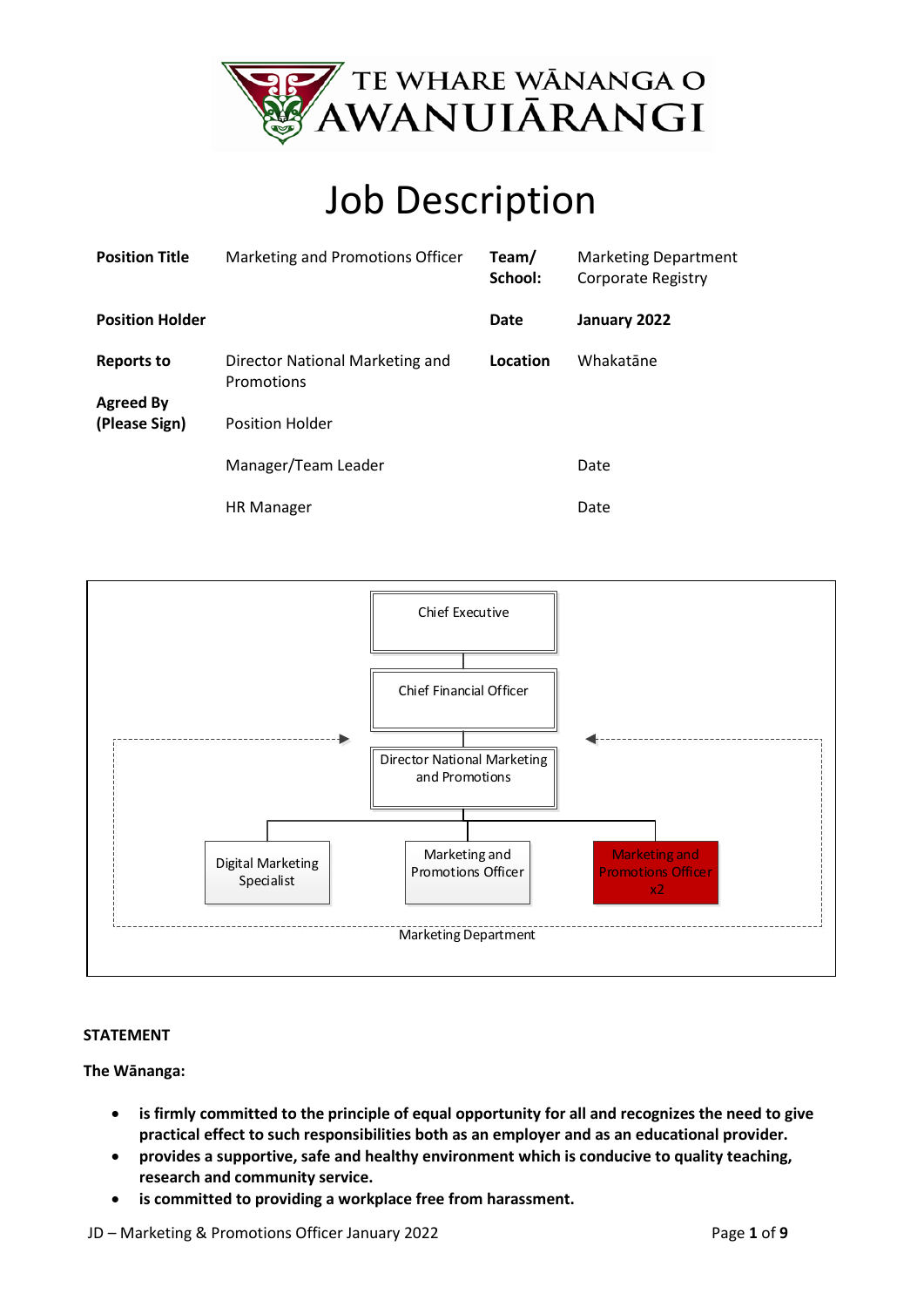### TE WHARE WĀNANGA O AWANUIĀRANGI - VISION, MISSION AND VALUES;

#### VISION

*Rukuhia te Mātauranga ki tōna hōhonutanga me tona whānuitanga. Whakakiia ngā kete a ngā uri o Awanuiārangi me te iwi Māori whānui ki ngā taonga tuku iho, ki te hōhonutanga me te whānuitanga o te mātauranga kia tū tangata ai rātou i ngā rā e tū mai nei.*

Pursue knowledge to the greatest depths and its broadest horizons. To empower the descendants of Awanuiārangi and all Māori to claim and develop their cultural heritage and to broaden and enhance their knowledge base so as to be able to face with confidence and dignity the challenges of the future.

#### MISSION

*Ū tonu mātou ki te whai ki te rapu i te hōhonutanga o te mātauranga kākanorua o Aotearoa, kia taea ai te kī, ko wai anō tātou, me te mōhio ko wai tātou, kia mōhio ai nō hea tātou, me pēhea hoki tātou e anga whakamua.* 

*Parau ana tēnei ara whainga, hei whakapūmau anō i te tino rangatiratanga, hei taketake ai te ihomatua Māori me ōna tikanga kia ōrite ai te matū ki ngā mātauranga kē.* 

*Koia rā ka tū pākari ai, tū kotahi ai hoki me ngā iwi o te ao tūroa. Koia nei te ia o te moemoeā me ngā tūmanako o Te Whare Wānanga o Awanuiārangi.* 

#### *Haere mai… Me haere tahi tāua.*

We commit ourselves to explore and define the depths of knowledge in Aotearoa, to enable us to re-enrich ourselves, to know who we are, to know where we came from and to claim our place in the future.

We take this journey of discovery, of reclamation of sovereignty, establishing the equality of Māori intellectual tradition alongside the knowledge base of others.

*Thus, we can stand proudly together with all people of the world*. This is in part the dream and vision of Te Whare Wānanga o Awanuiārangi.

#### **VALUES**

*Manaakitanga***:** To respect and care for students, our manuhiri, our communities and each other.

*Whanaungatanga*: To value all relationships and the kinship connections with our students, our communities and each other.

*Kaitiakitanga*: To ensure the ongoing sustainability of our organization and to protect and support the unique obligations we have to Ngāti Awa, Mataatua and wider whanau, hapu and marae.

*Pūmautanga*: To commit to excellence and continuous improvement in everything we do.

*Tumu whakaara*: To inspire and ethically lead through example and outstanding practice.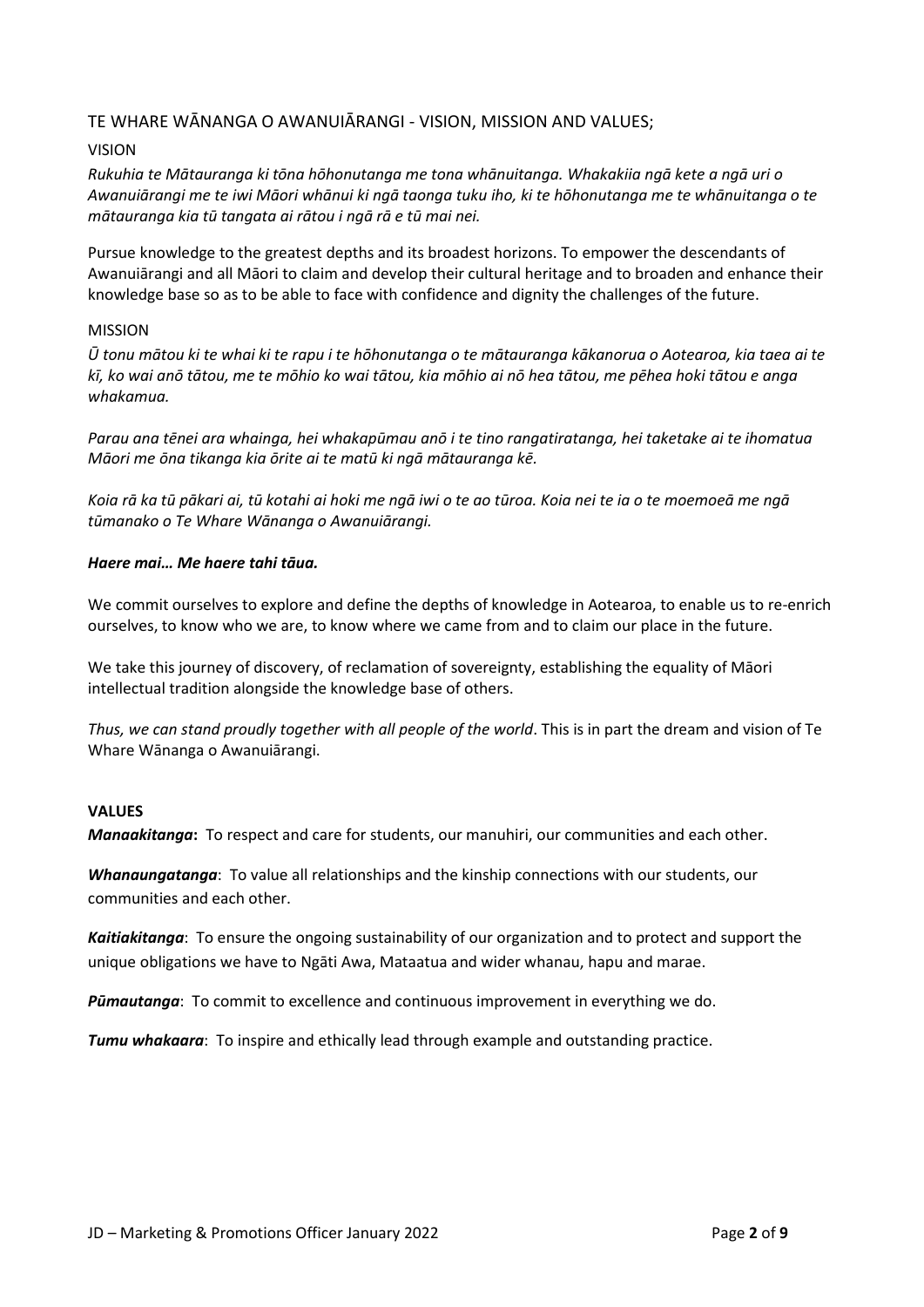#### **BACKGROUND**

Te Whare Wānanga o Awanuiārangi is a vibrant and exciting tertiary education institution providing a dynamic learning environment where students can discover their own potential for educational success.

Our programmes are designed to ensure academic excellence – we are benchmarking our programmes against those of other institutions and lifting the bar on standards. As we lift our research capacity, ongoing programme re-development will be informed by best practice.

As a Wānanga, Te Whare Wānanga o Awanuiārangi is charged with delivering tertiary programmes grounded in Kaupapa Māori and Āhuatanga Māori. This means that Māori knowledge and practices are central components to the academic programmes, engagement in PLD projects, teaching delivery and student experiences.

Tikanga Māori and Te Reo Māori are central to the way in which we operate and are reflected across Te Whare Wānanga o Awanuiārangi in our programmes and practices. While some of our programmes have a high level of Māori language emphasis, others are designed to support new and emerging language learners.

Te Whare Wānanga o Awanuiārangi further provides programmes that are portable and transferable both nationally and internationally. Therefore, it is important that we explore and integrate the World view of both Māori and other indigenous peoples and engage in and critique the world views of others.

Transformative approaches to educational achievement are a cornerstone of our broad and unique programme offerings, as we focus on providing an education that will encourage and support community development and growth, enable educational portability for our students both within Te Whare Wānanga o Awanuiārangi and the wider tertiary sector. Te Whare Wānanga o Awanuiārangi provides educational opportunities to all Māori, New Zealanders and indigenous students through campuses based in Whakatāne, Auckland (Tāmaki) and Northland (Te Tai Tokerau), as well as marae centred programs across Aotearoa.

#### **Marketing Team**

The Marketing team provides integrated marketing and communications strategies and solutions to assist Awanuiārangi in reaching its strategic goals.

The marketing team is based in Whakatāne and is responsible for a diverse range of marketing activities including:

- **In-house production of corporate and marketing publications**, including graphic design, web administration, copy-writing, photography and more
- **Student recruitment** through integrated on and offline marketing campaigns, promotions, events and secondary school liaison
- **Public relations, reputation management & media relations** through a proactive approach and commitment to telling our stories and communicating our distinctive identity
- **Corporate event management and sponsorships**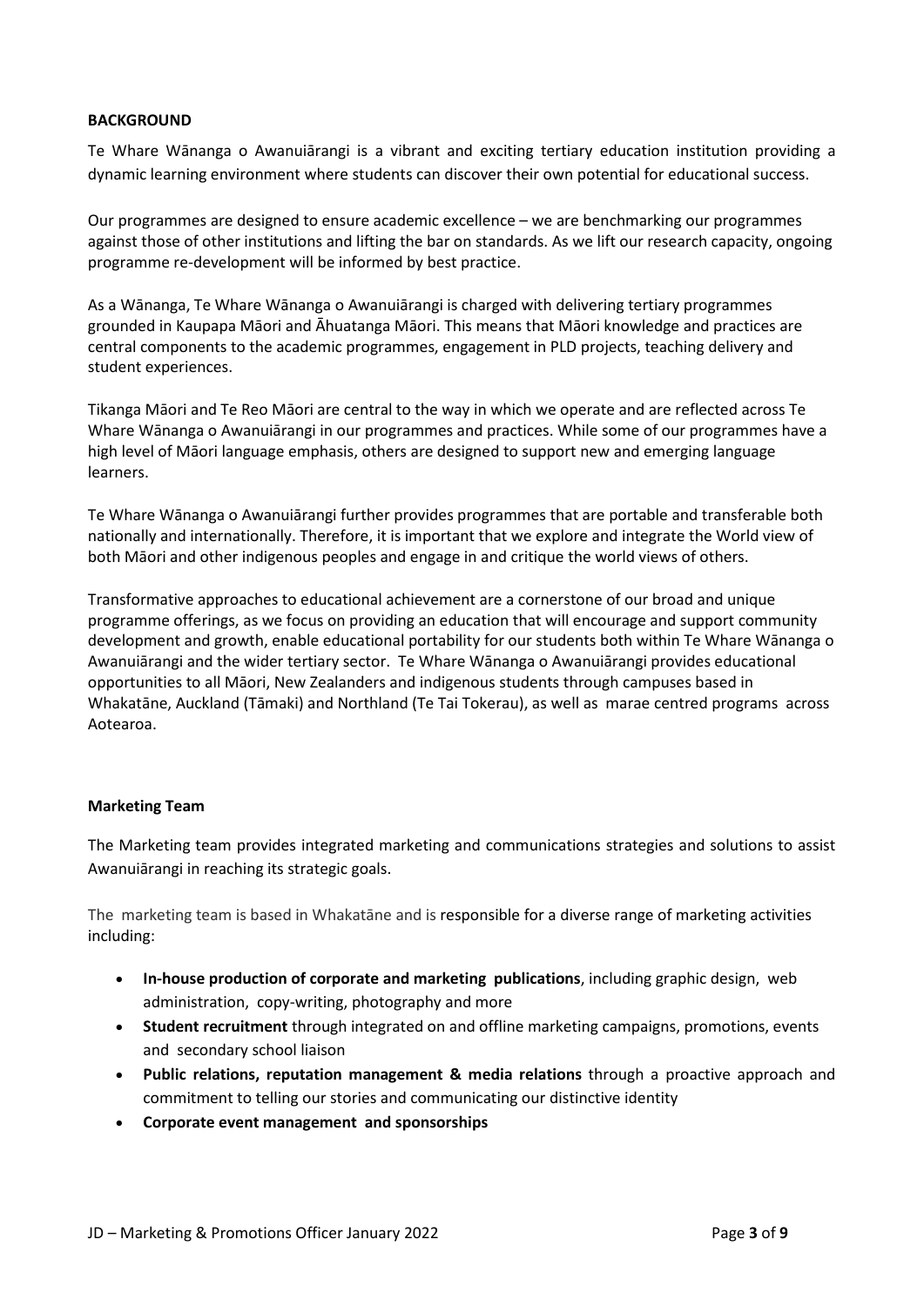#### **PURPOSE OF POSITION**

The purpose of the Marketing and Promotions Officer is to help develop and execute marketing strategies and campaigns for Te Whare Wānanga o Awanuiārangi. This can include online and print publicity, email campaigns, a programme of events, and targeted campaigns aimed at a specific segment of the public.

#### **DIMENSIONS AND AUTHORITY**

*Staff Nil*

*Financial: Nil*

#### **RELATIONSHIPS**

#### *Internal:*

- Heads of School
- Marketing team
- Programme Co-ordinators
- Operations Administrator
- Academic Administrators
- Other Awanuiārangi Staff

#### *External:*

- Prospective students
- Secondary school staff
- General Public
- Community Services

#### **KEY RESULTS AREAS**

The role of the Marketing and Promotions Officer encompasses the following major functions or Key Result Areas:

- 1. Student recruitment
- 2. Expos and Events
- 3. Planning
- 4. Community Engagement
- 5. Team and Personal Effectiveness
- 6. Other Corporate Activities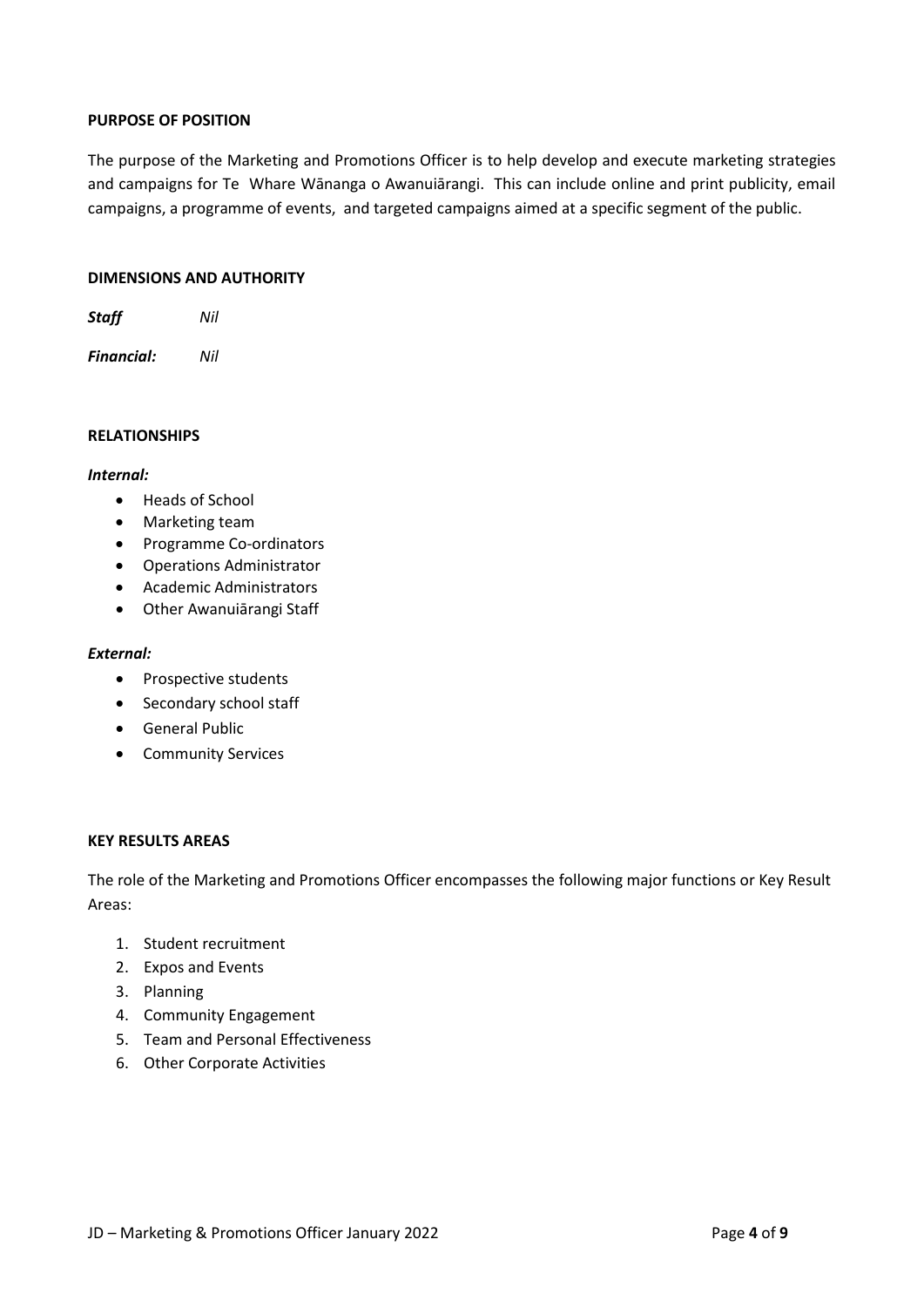## **KEY RESULTS AREAS**

The role of Marketing and Promotions Officer encompasses the following Key Result Areas;

| <b>Key Result Areas</b>                                                                                                                                                                                                                                                                                                                                                                                                                                                                                                                                                                                                                                                                                                                                                                                                                                            |                                                                                                                                                                                                                                                                                                                                                                                                                                                                                                                                                                                                                                                                                                                               |  |
|--------------------------------------------------------------------------------------------------------------------------------------------------------------------------------------------------------------------------------------------------------------------------------------------------------------------------------------------------------------------------------------------------------------------------------------------------------------------------------------------------------------------------------------------------------------------------------------------------------------------------------------------------------------------------------------------------------------------------------------------------------------------------------------------------------------------------------------------------------------------|-------------------------------------------------------------------------------------------------------------------------------------------------------------------------------------------------------------------------------------------------------------------------------------------------------------------------------------------------------------------------------------------------------------------------------------------------------------------------------------------------------------------------------------------------------------------------------------------------------------------------------------------------------------------------------------------------------------------------------|--|
| What am I meant to do?                                                                                                                                                                                                                                                                                                                                                                                                                                                                                                                                                                                                                                                                                                                                                                                                                                             | How do I know I'm successful?                                                                                                                                                                                                                                                                                                                                                                                                                                                                                                                                                                                                                                                                                                 |  |
| <b>KRA 1: Student recruitment</b><br>Act as the Wānanga's representative in<br>regions of responsibility and at marketing and<br>recruitment expos in those regions.<br>Ensure on-going communication and<br>engagement with schools, career teachers<br>and stakeholders.<br>Communication lines with internal and<br>external stakeholders are maintained and<br>developed.                                                                                                                                                                                                                                                                                                                                                                                                                                                                                      | There is an increase in the number of<br>$\bullet$<br>students enrolled at the Wānanga from the<br>regions of responsibility in line with agreed<br>yearly student number targets.<br>Positive relationships with stakeholders and<br>٠<br>or suppliers.<br>Communications via various media is<br>accurate and timely. Use full range of<br>methods for communication.                                                                                                                                                                                                                                                                                                                                                       |  |
| <b>KRA 2: Expos and Events</b><br>Represent the Wānanga at career expos and<br>any other events at which the Wānanga is<br>marketing its programmes.<br>Assist in setting up expos, organising displays<br>٠<br>and marketing collateral.<br>Represent the Wānanga in a professional<br>manner at all times.                                                                                                                                                                                                                                                                                                                                                                                                                                                                                                                                                       | Prospective students and other clients<br>receive a consistent service which is friendly,<br>helpful and responsive.<br>expos and events are planned and<br>$\bullet$<br>conducted to meet specified key outcomes<br>and the feedback received is positive.<br>Maintain and update knowledge accordingly.<br>٠<br>There is a measurable increase in the number<br>of students enrolling in Wānanga<br>programmes from designated regions against<br>set targets.                                                                                                                                                                                                                                                              |  |
| <b>KRA 3: Planning</b><br>Participate in planning meetings with the<br>Marketing and School teams to achieve<br>specified outcomes.<br>Account management of specified high<br>schools, businesses, community groups and<br>iwi organisations in the designated region.<br>Maintain client records of client and prospect<br>visits.<br>Accurate and up to date information is<br>provided to prospective students, including<br>programmes and support services.<br>Develop informative age appropriate<br>marketing resources that represent the<br>Wānanga as an exciting and interesting<br>option for tertiary study.<br>Career events and activities, both on and off<br>campus, are well organised.<br>Provide well documented quarterly reports to<br>the Manager and Director Marketing and<br>relevant Wānanga staff in a timely and<br>accurate manner. | Regular communication is maintained with<br>the manager and Director - Marketing as<br>agreed.<br>Excellent working relationships are developed<br>with high schools<br>School contact details are kept up to date and<br>records of visits and discussions are readily<br>available.<br>Information is regularly reviewed and up<br>dated to reflect changes in programmes and<br>student services including social media<br>information.<br>Marketing resources are critiqued by the<br>Director Marketing and feedback is<br>incorporated.<br>Feedback from participants at career events<br>and activities are positive.<br>Quarterly written reports are provided to the<br>$\bullet$<br>Manager and Director Marketing. |  |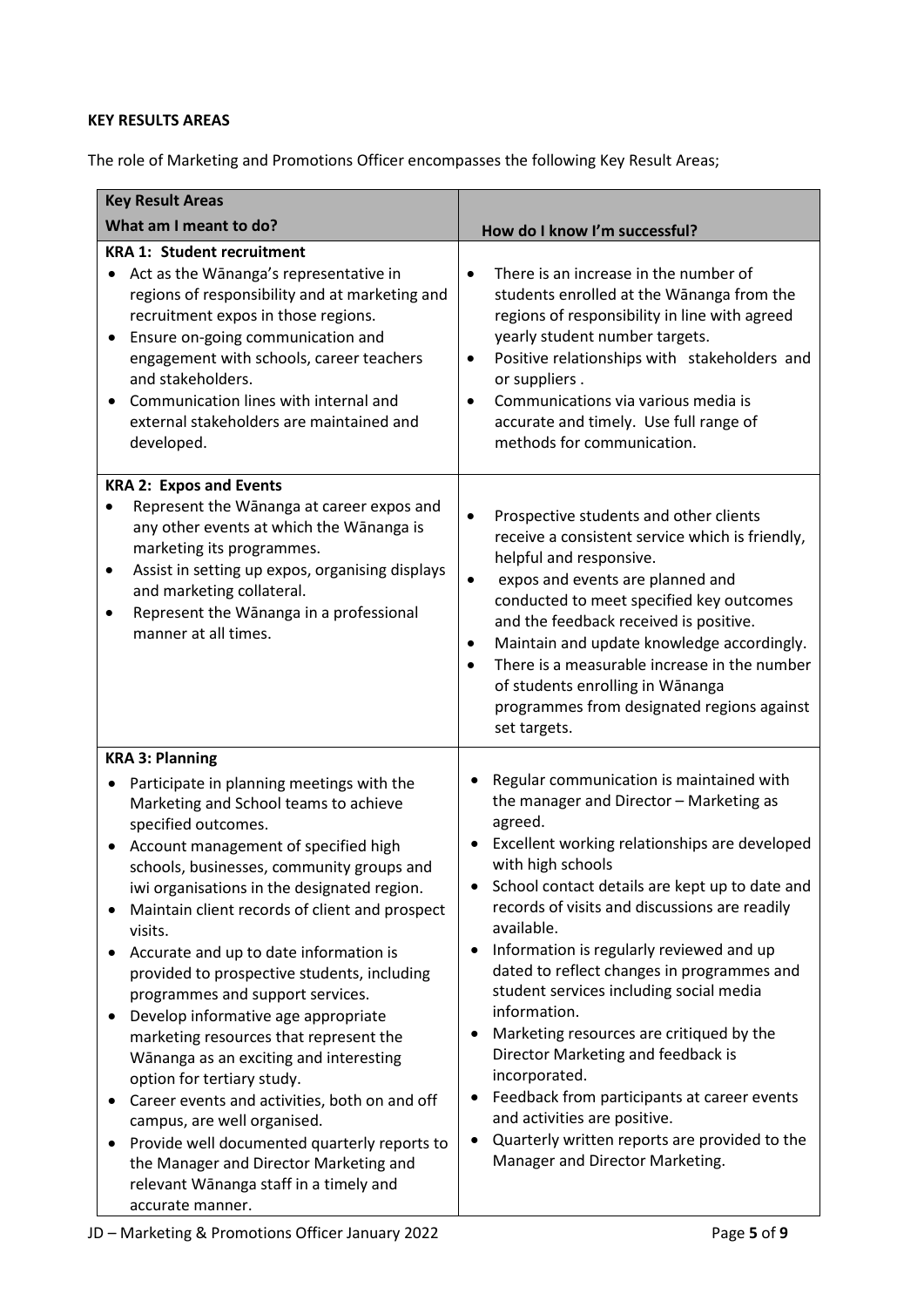| <b>KRA 4: Community Engagement</b>                                                                                                                                                                                                                        |                                                                                                                                                                                                                         |  |  |
|-----------------------------------------------------------------------------------------------------------------------------------------------------------------------------------------------------------------------------------------------------------|-------------------------------------------------------------------------------------------------------------------------------------------------------------------------------------------------------------------------|--|--|
| To demonstrate the ability to forge and<br>maintain strong links with individuals,<br>schools, community, Iwi, hapū and<br>organisations concerned with the promotion<br>and practice of the aims and objectives of<br>Awanuiārangi and the programme(s). | Consistent, constructive and effective liaison<br>with the staff, students, professional<br>organisations, schools, business<br>organisations, Iwi and hapū groups.<br>Evidenced by diary notes and meeting<br>minutes. |  |  |
| <b>KRA 5: Team and Personal Effectiveness</b><br>Provides relief to Tāmaki Makaurau team and                                                                                                                                                              | Team are supported as required.<br>$\bullet$                                                                                                                                                                            |  |  |
| Marketing team members during leave or                                                                                                                                                                                                                    | Feedback evidences good communication is<br>$\bullet$<br>fostered with the team and other staff                                                                                                                         |  |  |
| peak workload.<br>Documents the critical functions within areas                                                                                                                                                                                           | members.                                                                                                                                                                                                                |  |  |
| $\bullet$<br>of responsibility.                                                                                                                                                                                                                           | Work processes are updated on an annual<br>٠<br>basis.                                                                                                                                                                  |  |  |
| Continual updating of knowledge and skills<br>٠                                                                                                                                                                                                           | Professional development and training is<br>$\bullet$                                                                                                                                                                   |  |  |
| relating to technology, administrative<br>systems and other aspects of the position.                                                                                                                                                                      | undertaken as required.                                                                                                                                                                                                 |  |  |
|                                                                                                                                                                                                                                                           |                                                                                                                                                                                                                         |  |  |
| KRA 6. Other corporate activities<br>Provide input regarding publicity material and<br>$\bullet$                                                                                                                                                          | Evident colleagues responsible for<br>$\bullet$                                                                                                                                                                         |  |  |
| Wānanga publications as required.                                                                                                                                                                                                                         | marketing/branding are kept informed on                                                                                                                                                                                 |  |  |
| Undertake campus tours for prospective<br>students, their employers, their whanau and                                                                                                                                                                     | market feedback.<br>Evident prospective students are welcomed<br>$\bullet$                                                                                                                                              |  |  |
| other interested people.                                                                                                                                                                                                                                  | in a friendly and professional manner.                                                                                                                                                                                  |  |  |
| Comply with all legal and Wānanga                                                                                                                                                                                                                         | All legal and Wānanga requirements are                                                                                                                                                                                  |  |  |
| requirements for records management.<br>Undertake any other duties as may be                                                                                                                                                                              | complied with in respect of the<br>administration and management of all                                                                                                                                                 |  |  |
| required by the manager                                                                                                                                                                                                                                   | Wānanga records.                                                                                                                                                                                                        |  |  |
| To participate in Wānanga events as required.                                                                                                                                                                                                             | Demonstrated flexibility and willingness to<br>٠<br>assist with other duties as required.                                                                                                                               |  |  |
|                                                                                                                                                                                                                                                           | Evidenced by observation.                                                                                                                                                                                               |  |  |
| 7. General Requirements of all Wānanga Employees                                                                                                                                                                                                          |                                                                                                                                                                                                                         |  |  |
| students;                                                                                                                                                                                                                                                 | Possess a student-centric work ethic. Actively seek to provide the best possible service to our                                                                                                                         |  |  |
| Promote the Wānanga as a positive and dynamic learning environment;<br>٠                                                                                                                                                                                  |                                                                                                                                                                                                                         |  |  |
| Commit to providing quality education;<br>٠<br>Strive for high student retention and success;<br>٠                                                                                                                                                        |                                                                                                                                                                                                                         |  |  |
| Be culturally aware;<br>٠                                                                                                                                                                                                                                 |                                                                                                                                                                                                                         |  |  |
| Participate in the Wānanaga appraisal process;<br>٠                                                                                                                                                                                                       |                                                                                                                                                                                                                         |  |  |
| Improve and develop yourself through training and professional development opportunities;<br>$\bullet$                                                                                                                                                    |                                                                                                                                                                                                                         |  |  |
| Meet your obligations under the Health and Safety at Work Act 2015 by;<br>Being responsible for maintaining a safe and healthy workplace<br>$\circ$                                                                                                       |                                                                                                                                                                                                                         |  |  |
| Following health and safety rules, policies and procedures,<br>$\circ$                                                                                                                                                                                    |                                                                                                                                                                                                                         |  |  |
| $\circ$                                                                                                                                                                                                                                                   | Reporting accidents, injuries and unsafe equipment, practices or conditions                                                                                                                                             |  |  |
| Taking reasonable care to look after your own health and safety at work, your fitness for<br>$\circ$<br>work, and the health and safety of others.                                                                                                        |                                                                                                                                                                                                                         |  |  |
| Undertake any other key duties as agreed with your Manager.                                                                                                                                                                                               |                                                                                                                                                                                                                         |  |  |
|                                                                                                                                                                                                                                                           |                                                                                                                                                                                                                         |  |  |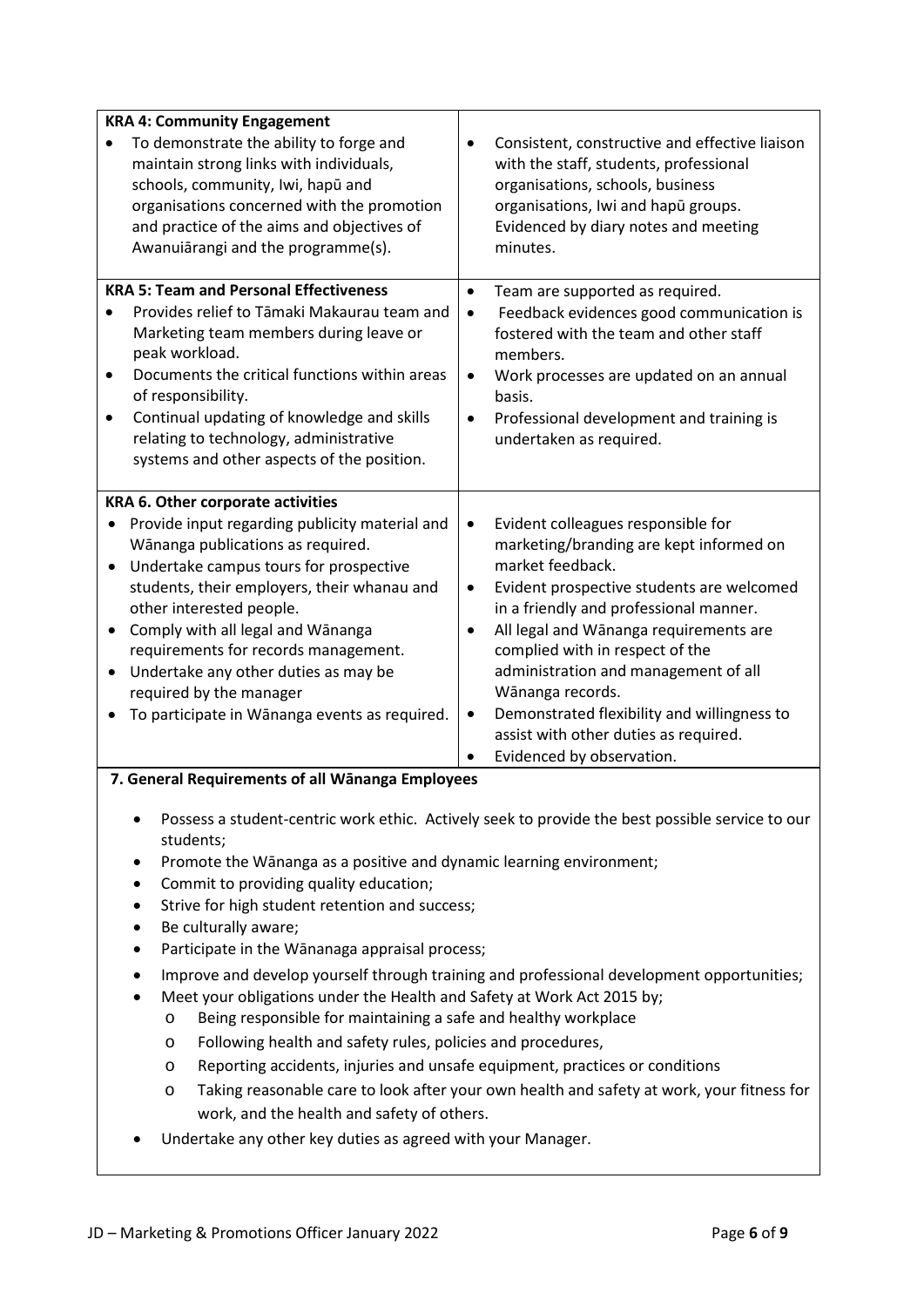The responsibilities and expectations outlined in this job description may after consultation vary from time to time according to the needs of the Team, and the clients of Wānanga. Instructions for any variances will be communicated by the Manager.

# Person Specification

| <b>Technical/Professional Qualification</b> |                                                                                                                                                                  |           |                                                                                    |
|---------------------------------------------|------------------------------------------------------------------------------------------------------------------------------------------------------------------|-----------|------------------------------------------------------------------------------------|
| <b>Essential</b>                            |                                                                                                                                                                  |           | <b>Desirable</b>                                                                   |
|                                             | A relevant tertiary qualification at degree<br>level and/or equivalent relevant work<br>experience.<br>A current, unrestricted private motor vehicle<br>licence. |           |                                                                                    |
|                                             | <b>Experience</b>                                                                                                                                                |           |                                                                                    |
|                                             | Previous experience in a similar position<br>and/or experience engaging with community,<br>iwi, or schools.                                                      | $\bullet$ | Knowledge and relevant experience in the<br>Tertiary sector preferred.             |
| ٠                                           | Experience in the field of promotional<br>marketing and recruitment.                                                                                             | $\bullet$ | In the tertiary sector preferred.                                                  |
| ٠                                           | Experience building whanau, hapū, iwi, and<br>community networks.                                                                                                |           |                                                                                    |
| ٠                                           | Minimum of three years' experience in a<br>customer focused, service delivery role.                                                                              |           |                                                                                    |
| $\bullet$                                   | Experience in sales and marketing of<br>products or services.                                                                                                    |           |                                                                                    |
|                                             | <b>Skills and Attributes</b>                                                                                                                                     |           |                                                                                    |
|                                             | Te Reo Māori skills to at least intermediate<br>and a commitment to improving Te Reo Māori<br>skills                                                             |           | Māori fluency preferred/or a<br>Te l<br>Reo<br>willingness to move toward fluency. |
| ٠                                           | Understanding and knowledge of Tikanga<br>Māori and its application in a kaupapa Māori<br>and tertiary environment.                                              |           |                                                                                    |
| $\bullet$                                   | Excellent interpersonal and relationship<br>building abilities.                                                                                                  |           |                                                                                    |
|                                             | Excellent communication, including<br>understanding and experience of digital<br>platforms organisational and planning skills.                                   |           |                                                                                    |
| $\bullet$                                   | Public speaking and presentation skills using<br>a range of media.                                                                                               |           |                                                                                    |
|                                             | Proven ability to use Microsoft Office suite to<br>at least intermediate level and experience<br>using databases, and social media tools.                        |           |                                                                                    |
|                                             | Ability to meet deadlines and work<br>independently.                                                                                                             |           |                                                                                    |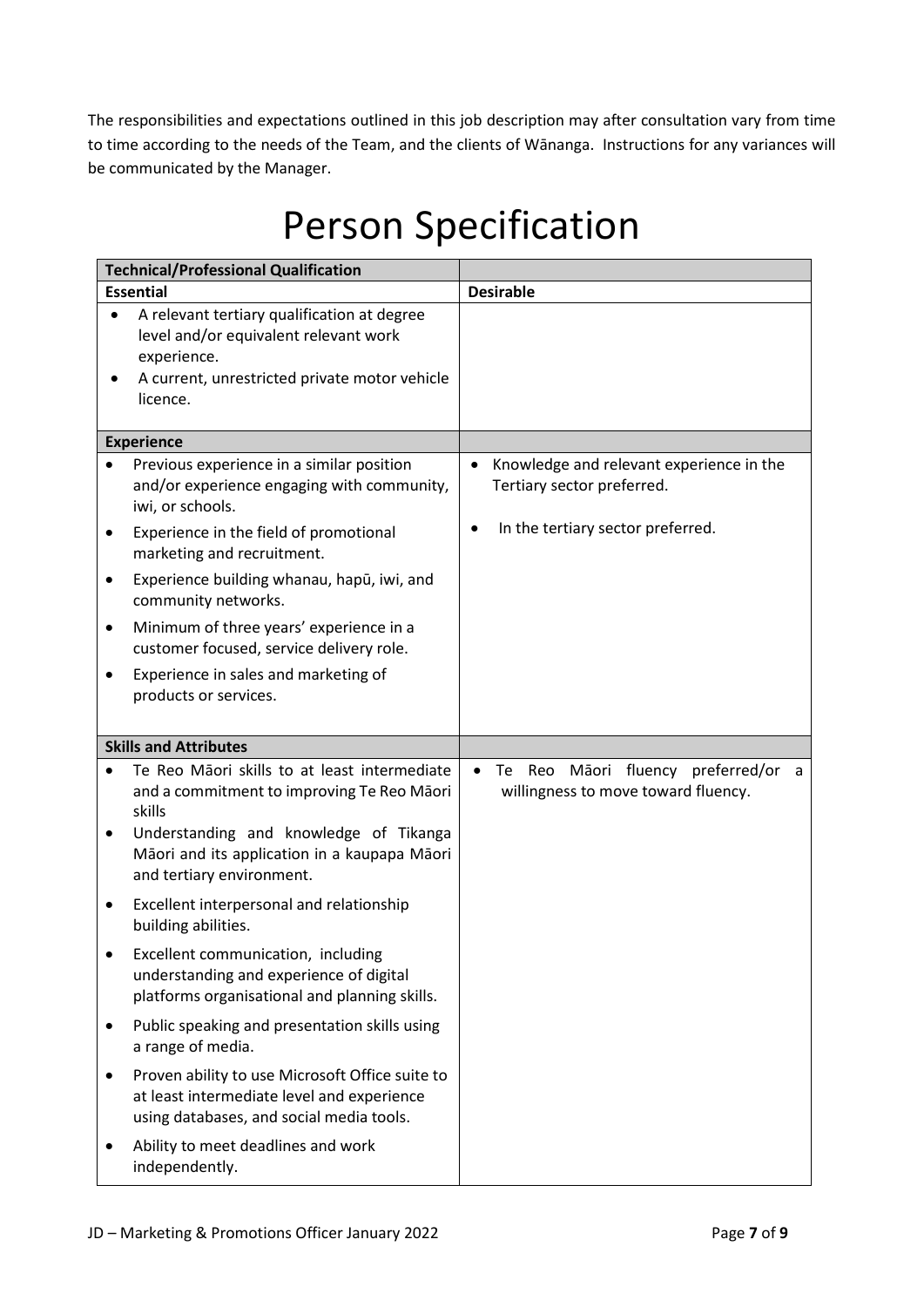| Ability to collect and analyse data and<br>prepare reports.<br>Ability to exercise judgement and use<br>٠<br>initiative.<br>Understand client service delivery.<br>٠<br>Friendly, courteous and outgoing.<br>٠<br>Supportive team member.<br>٠<br>Flexible - able to respond to change.<br>$\bullet$<br>Confidential.<br>Understanding and commitment to Equal<br>٠<br><b>Educational Opportunities and an awareness</b><br>and understanding of Te Tiriti o Waitangi.                                                                                                         |                                                                                                                                                                                                                                                                                                                                                                                                                           |
|--------------------------------------------------------------------------------------------------------------------------------------------------------------------------------------------------------------------------------------------------------------------------------------------------------------------------------------------------------------------------------------------------------------------------------------------------------------------------------------------------------------------------------------------------------------------------------|---------------------------------------------------------------------------------------------------------------------------------------------------------------------------------------------------------------------------------------------------------------------------------------------------------------------------------------------------------------------------------------------------------------------------|
| <b>Competencies</b>                                                                                                                                                                                                                                                                                                                                                                                                                                                                                                                                                            | <b>Looks Like</b>                                                                                                                                                                                                                                                                                                                                                                                                         |
| <b>Values Alignment</b><br>Aligning personal values with organisational<br>values. Modelling commitment to organisational<br>values. Identifying and committing to personal<br>goals, aspirations, and values, and integrates<br>these into practice.                                                                                                                                                                                                                                                                                                                          | Examines and clarifies personal values and<br>٠<br>behaviours<br>Communicates and models organisational<br>٠<br>values<br>Uses organisational values in decision-<br>$\bullet$<br>making<br>Manages own personal development and<br>$\bullet$<br>learning                                                                                                                                                                 |
| <b>Tauira/Customer Service</b><br>Proactively develops student/customer<br>relationships by making efforts to listen to and<br>understand the tauira/customer (both internal<br>and external); anticipating and providing<br>solutions to tauira/customer needs; giving high<br>priority to tauira/customer satisfaction.<br><b>Work Standards</b><br>Setting high goals or standards of performance<br>for self and organisation; being dissatisfied with<br>average performance; self-imposing standards of<br>excellence rather than having standards imposed<br>by others. | Focuses on tauira/customer needs and<br>meets or exceeds their requirements<br>Clarifies tauira/customer needs<br>Confirms satisfaction<br>Listens and empathises<br>Develops approaches that provide total<br>solutions for tauira/customers<br>Sets high performance standards<br>Emphasises high standards to others<br>Shows pride when standards are met<br>Shows dissatisfaction with<br>substandard<br>performance |
| <b>Attention to Detail</b><br>Accomplishing tasks through concern for all areas<br>involved, no matter how small; showing concern<br>for all aspects of the job; accurately checking<br>processes and tasks; maintaining watchfulness<br>over a period of time.                                                                                                                                                                                                                                                                                                                | Clarifies details of tasks<br>٠<br>Completes all details<br>٠<br>Checks<br>outputs<br>for<br>accuracy<br>and<br>$\bullet$<br>completeness<br>Follows established procedures<br>Maintain checklist to cover details.                                                                                                                                                                                                       |